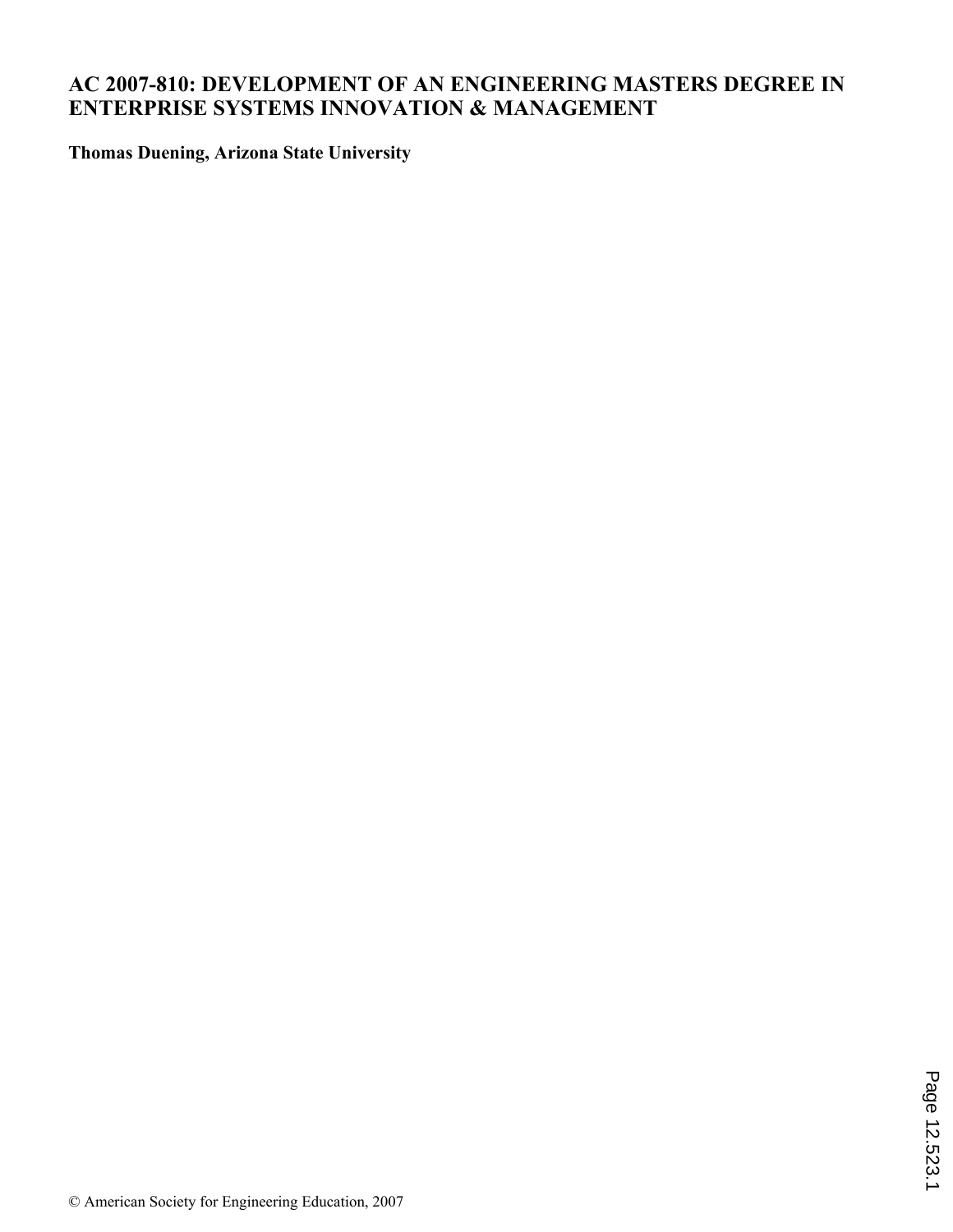**Development of an Engineering Masters Degree in "Enterprise Systems Innovation & Management"**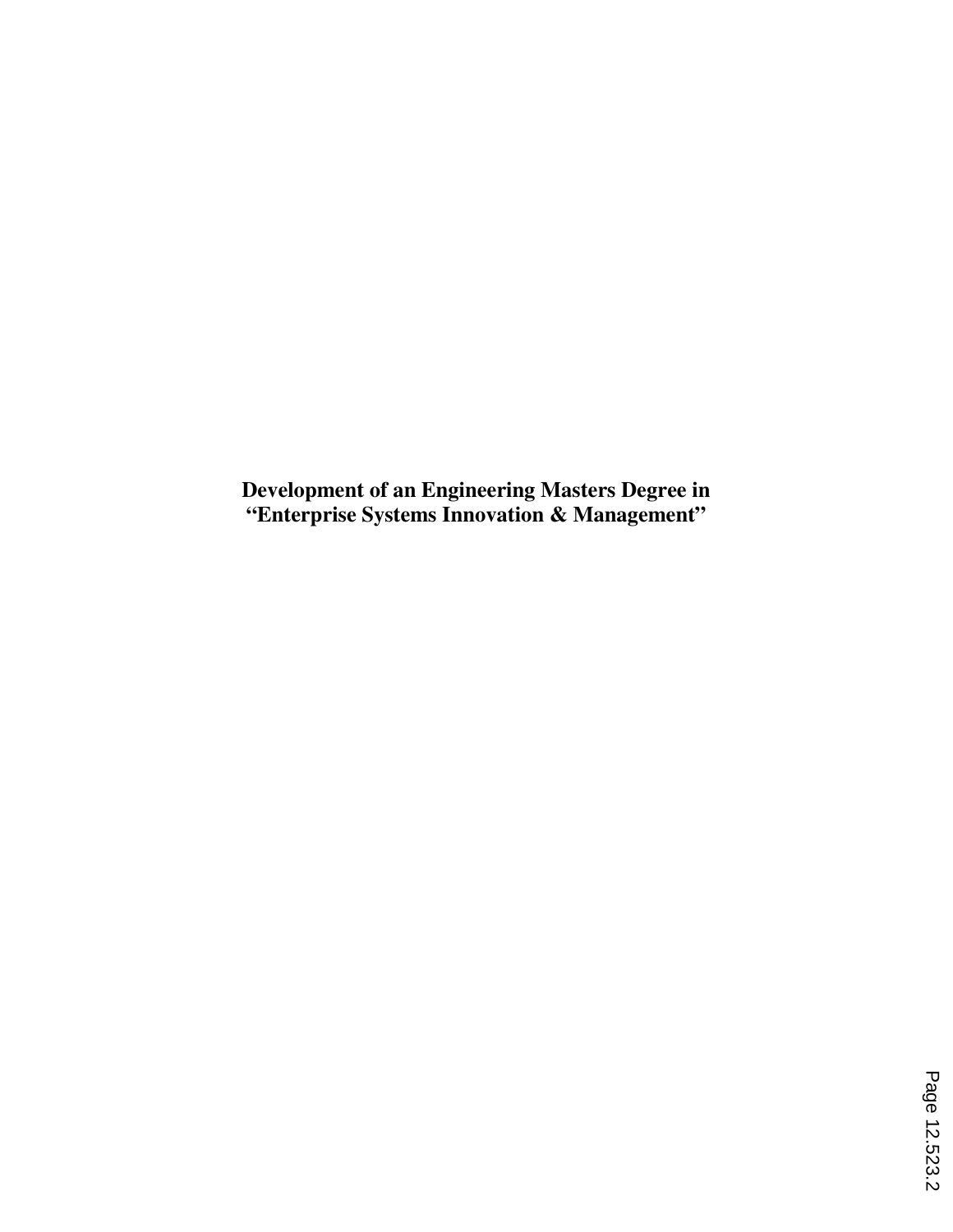### **Introduction**

This short paper describes efforts within the Ira A. Fulton School of Engineering at Arizona State University to develop and deliver a trans-disciplinary engineering degree in Enterprise Systems Innovation & Management. The degree program was created as a result of repeated requests from a number of corporate partners and sponsors to deliver an *engineering* degree that enables diverse technically oriented middle management staff to advance in their abilities to lead and manage the enterprise.

Suggestions to provide such managers with standard master of business administration degrees were met with skepticism and doubt. Leaders of technology centric corporations were unconvinced that the standard MBA curriculum included the competencies they were seeking to develop. For example, one corporate partner mentioned that the MBA would not help the sales and marketing people better communicate with engineers and other technical staff. They wanted an engineering based degree that would provide engineers and non-engineers alike with a high level understanding of technology, enterprise systems, and the application of technical analytics to achieve high performance. Most importantly, they repeatedly stressed the need to provide degree participants with a thorough background in enterprise innovation. This is defined as a comprehensive view of the processes, tools, and disciplines essential to the creation of a thoroughgoing culture of innovation.

The problems with standard MBA curricula are legion and have been well documented in the scholarly literature.<sup>1</sup> In general, the standard MBA curriculum focuses on discrete business functional units, normally in isolation from the enterprise systems. Thus, students are sequentially taught finance, accounting, management, marketing, and so on. Little time is spent attempting to harmonize the theoretical language across the disciplines, and none is spent on understanding how these business functions inter-relate within the operating enterprise.

The degree that is being requested by corporate partners to the Fulton School professional development programs is one that would be appropriate to mid-tier managers and executives who have responsibility that requires inter-functional as well as intra-functional skills. Clients and partners alike were clear about the desired learning outcomes they were seeking. In particular, they told us that they wanted to achieve the following objectives within the enterprise:

- Effective cross-functional communication and team building
- Information systems that provide relevant decision and knowledge support
- Human resources systems that lead to high performance
- Financial and accounting systems that highlight cost and profit centers
- Strategy systems that enable firms to compete in an ever changing global economy
- New product development systems that enhance innovation
- Production and operation systems that manage costs without inhibiting innovation
- Supply chain and vendor management systems that balance insourcing with outsourcing

These are the unique challenges that can only be discovered by looking at the enterprise as a series of interconnected systems rather than discontinuous divisions or departments. The systems view of the enterprise is unique to engineering, yet it requires humility as the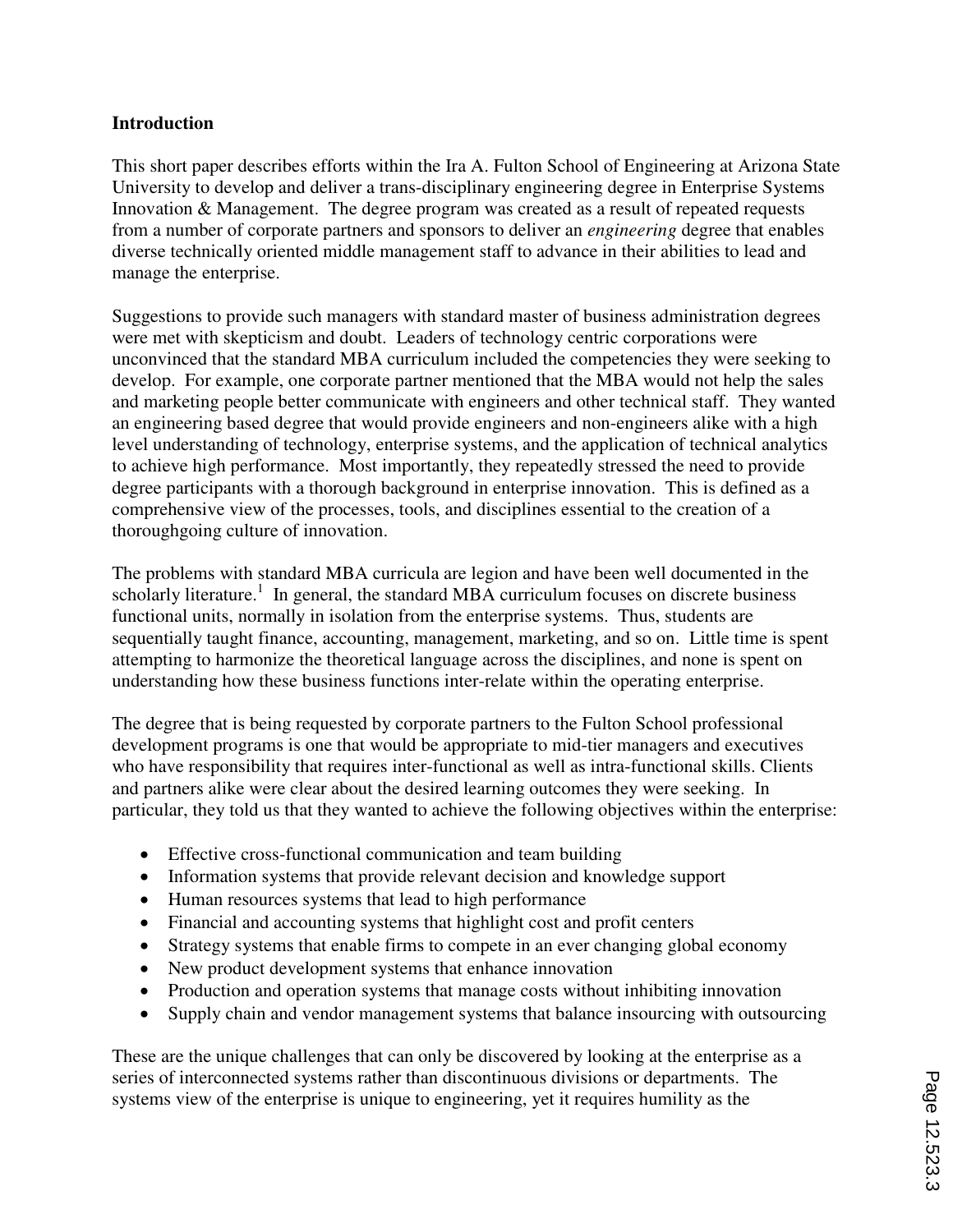engineering school is not equipped to deliver such a degree program on its own. Enterprise systems are comprised of individuals from a multiplicity of backgrounds and with a wide range of expertise. The ESIM curriculum must match this interdisciplinary nature by establishing a corresponding multi-disciplinary content base and faculty.

This paper will address the challenge of delivering a multi- and even trans-disciplinary curriculum based on the concept of the enterprise systems.

# **The Systems View**

The systems framework for understanding the enterprise has been with us for more than half a century. The view originated out of the seminal work in general systems theory, which had its liveliest period of intellectual activity in the 1930s and  $1940s$ <sup>2</sup>. The general systems framework was meant to provide a unifying understanding of the ever-expanding list of natural and social sciences, within the context of a naturalistic and evolutionary superstructure. General systems theorists were motivated to unite the social and natural sciences under this common theoretical superstructure, in the interest of healing the growing rifts between the various disciplines.<sup>3</sup>

Although the general systems movement ran out of steam before it captured a large following, it has been resurrected several times in the past few decades. Most notably, research at MIT under the scholarly eye of Jay Forrester resulted in the hugely popular and successful book authored by Peter Senge called "The Fifth Discipline".<sup>4</sup> Perhaps no other book based on general systems theory has been so widely read and its principles applied in organizations of all types.

The learning organization is based on five "disciplines":

- Systems thinking
- Shared vision
- Team learning
- Personal mastery
- Mental models

This framework of disciplines provides a substantial intellectual basis for curriculum development. Significantly, this perspective also resonates well with recent scholarly work that highlights the importance of "right brain" thinking to the competitive strategies of the modern enterprise. This point of view was developed by Daniel Pink in his recent book "A Whole New Mind".<sup>5</sup> Pink suggests that for most of the  $20<sup>th</sup>$  Century the enterprise was dominated by left brain thinkers. This is embodied primarily in the reductionist and analytical perspectives that underlie the leading theoretical frameworks of the era. From scientific management to the conceptualization of the bureaucracy, each of these perspectives attempted to analyze the organization into its component parts, and then determine how best to re-combine them for maximum efficiency.

Today, organizational leaders are dealing with new competitive pressures that are not always reducible to simple atomistic elements. Global economic pressures, shifting capital market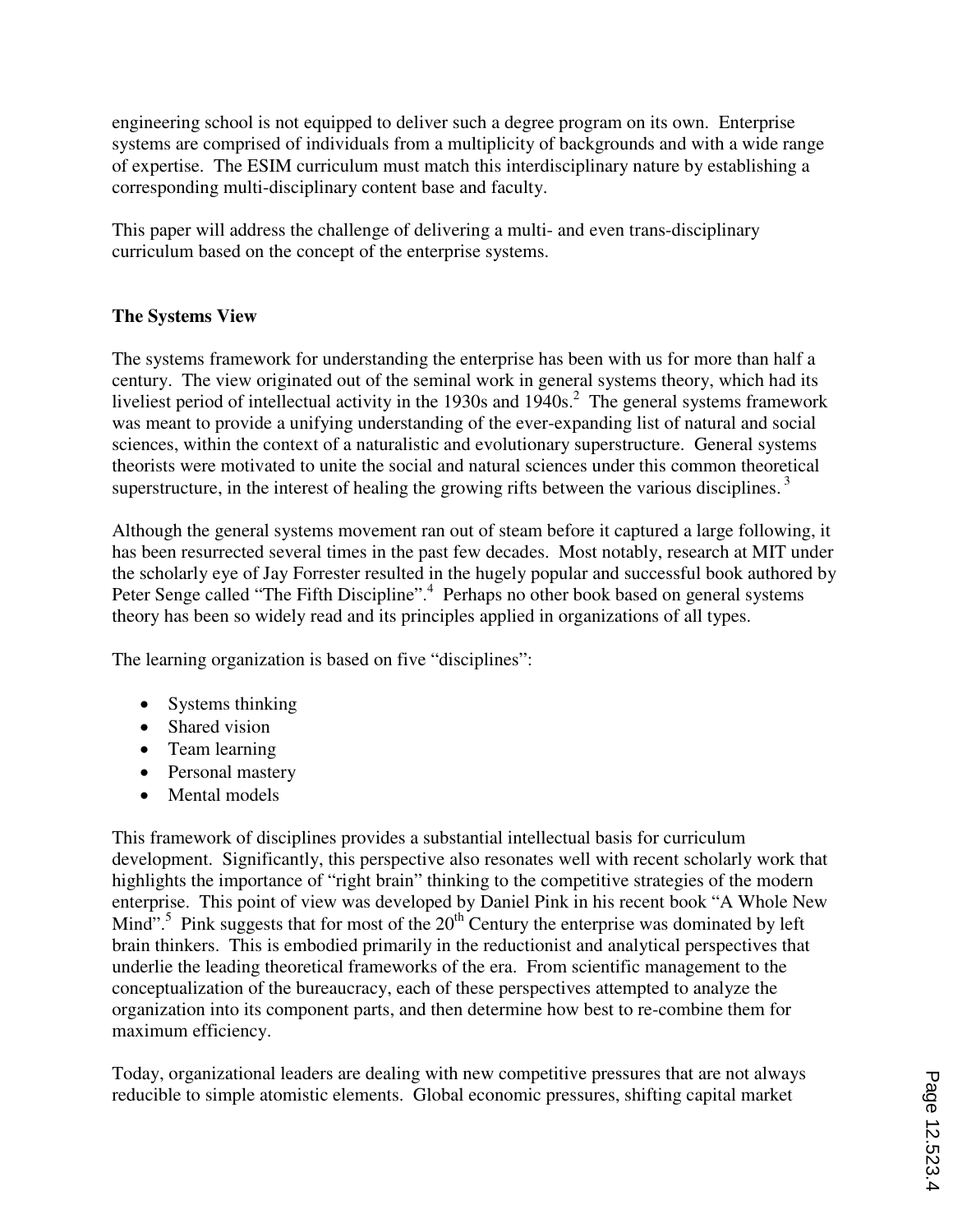interests, centers of offshore labor excellence, and rapidly emerging markets mandate new thinking and doing.

The systems perspective is not a panacea, but it is responsive to the demands of the modern age. Firms seeking only to compete in the new era are likely to be tomorrow's acquisition targets or worse, irrelevant former stars. The age of competition is passing into a new era. Imagine if IBM had chosen to compete in computer hardware rather than re-organize itself. Today, IBM is primarily a service company. It leveraged its huge asset base, customer lists, and human capital to continue to participate in the global economy in a new way. This major strategic change is part of the organic and adaptive principals that are being highlighted today as essential for longterm organizational growth and health.

The era of competition has passed to the era of "robust participation". Robust participation suggests that the modern enterprise is adaptive rather than reactive. Competition requires the enterprise to define its industry, understand its structure, and compete within the accepted norms of that industry. Robust participation includes the need to compete within the defined boundaries of a specific industry. It also includes the opportunity to seek new applications of the enterprise asset base. Organizations involved in robust participation recognize that there is no "end game" to the economic life of the planet and its people. The enterprise that seeks to base its activities on robust participation seeks to be a part of the global wealth generating systems. Robust participation does not preclude quarterly profit reports and dedication to the maximization of shareholder value. However, it does shift emphasis to the latter over the former. Companies that seek to specialize in robust participation as opposed merely to competing understand the long-term consequences and opportunities created by their decisions and actions.

# **The ESIM Curriculum**

The ASU Fulton School of Engineering offers the ESIM concentration providing enterprise and technology managers a wide range of analytical and strategic methods in enterprise systems, innovation, and management. The following illustrates the core focus of the program:

- Enterprise product/service (offering) innovation
- Enterprise process innovation
- Enterprise strategy innovation
- Enterprise management innovation
- Enterprise asset innovation
- Enterprise design innovation
- Enterprise business model innovation

The Engineering Systems Innovation and Management program allows professionals the opportunity to enhance their leadership abilities, analytical thinking, and bring value to their organization and professional advancement. In today's global environment, business execution is becoming increasingly competitive. Managing resources, products, and customers across the globe magnifies the organizational challenges and requires more sophisticated systems, tactical thinking, and advanced methods of measuring, analyzing, and controlling performance.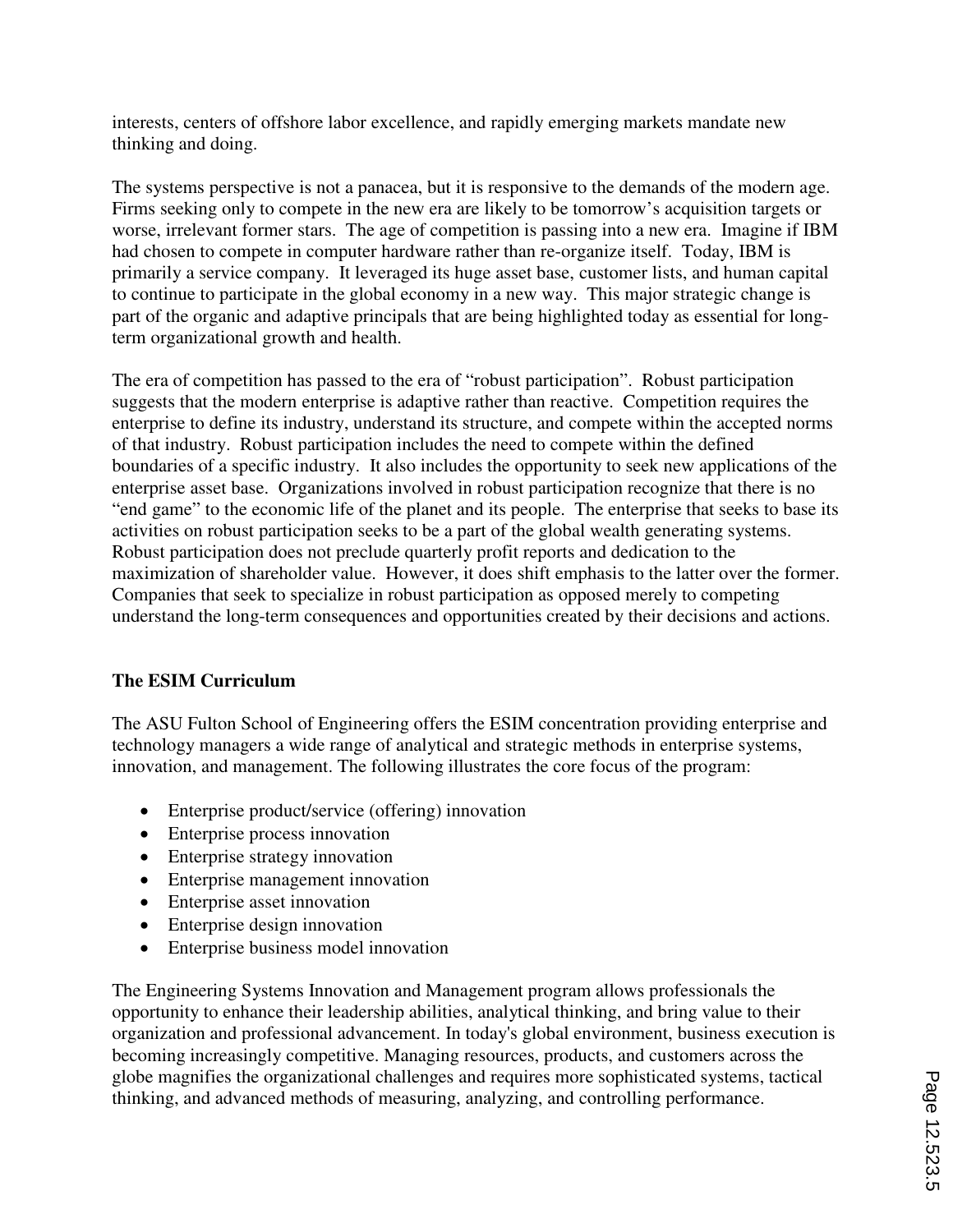Managers must understand the underlying issues across the enterprise to impact and create business value.

The Enterprise Systems Management curriculum is designed to provide participants with a systems view of the organization. As such, each class is trans-disciplinary and demands synthetic in addition to analytic competence from each student. The preliminary curriculum for this new master's degree program includes a six course core curriculum, in addition to several programmatic elective options.

The goal of this curriculum is to provide a wide range of enterprise managers and other professionals with the analytical and analogical tools of Enterprise Systems Management (ESIM). As it will be defined by this program, ESIM will cover a wide range of competencies pertinent to enterprise systems at all levels, including:

- Management and human resource systems
- Organizational design and structure
- Decision making and strategy setting
- New product/service development
- Project management
- Production and operations
- Information technologies and expert systems
- Financial and accounting systems

To accommodate this range of ESIM opportunities within the enterprise, the following core and elective curricula are proposed:

# **Required Core:**

### **FSE 598 Introduction to Strategic Enterprise Innovation**

*This course introduces students to the varieties of innovation that occur across the enterprise. Using a general systems perspective, the various innovation types are treated both independently and as an integrated whole. From product and process innovation, to management and strategy innovation, students will learn how these various forms of innovation add to enterprise value enhancement over time.* 

### **IEE 505 Enterprise Information Technology Systems**

*Students will learn enterprise information technology systems applications. Topics include information technology, data modeling, data organization, process mapping, application and database development, and user interface development.* 

### **IEE 532 Management of Technology**

*Students will learn how to design a technical strategy, technological forecasting, interfacing marketing engineering and manufacturing, designing and managing innovative systems, creativity, and application of basic management principles.*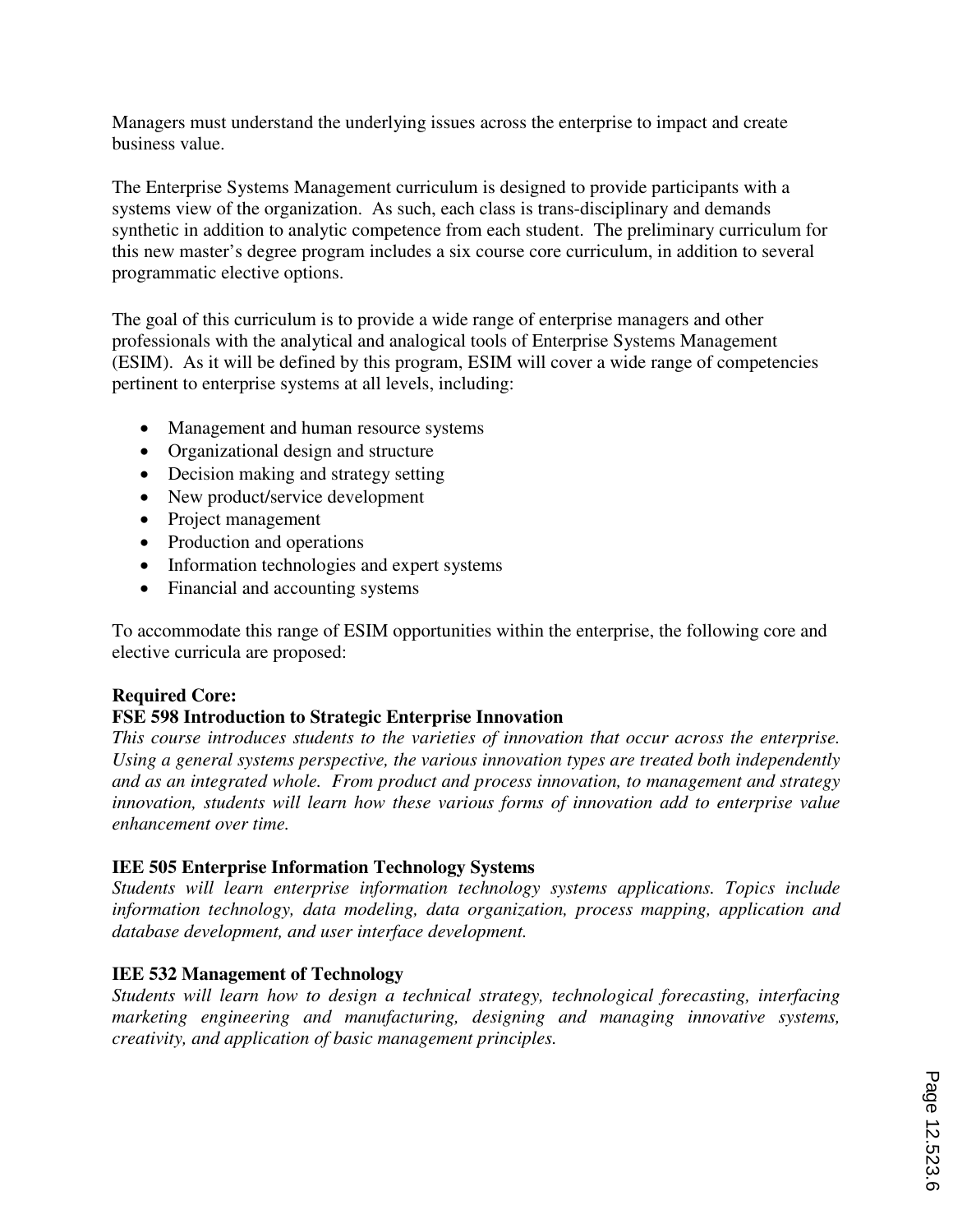### **IEE 530 Enterprise Modeling**

*Enterprise Modeling, is a building block course that sets the stage for many Industrial Engineering and Systems Integration courses. The course is taught in four asynchronous modules using a "voice-over power point" format. In this way the student can access each of the modules at their leisure and listen to the instructor as if in the classroom. Deliverables will be scheduled during the class with no exams expected. During the summer this will be taught in a five week format, so each module will run roughly a week and the last week will be dedicated to creating the final management presentation. The course content pursues the following outline: a. The course begins by strategically positioning enterprise modeling as a business analysis and leaning tool. b. The course then introduces a series of modeling techniques that are used as the international standards for modeling. c. The course continues with the application of the modeling techniques to lean a process, create an integrated supply network, develop a knowledge management system, etc. d. The course ends with a capstone deliverable of a business management presentation by the student on how the enterprise modeling techniques can be positioned to effectively address a real business issue.*

# **IEE 512 Financial Engineering (Finance and Accounting for Non-Financial Managers)**

*This introductory course for non-finance managers will focus on financial engineering covering traditional portfolio of theory, forwards, futures, financial stochastic models, option pricing, and risk management.* 

### **IEE 593 Capstone**

### **Electives (Select 3 Courses)**

### **IEE 552 Strategic Technological Planning**

*Studies concepts of strategy, strategy formulation process, and strategic planning methodologies with emphasis on engineering design, enterprise-wide systems, and manufacturing strategy complimented by case studies. Presents and uses an analytical executive planning decision support system throughout the course.* 

### **FSE 598 Collaborative Innovation Management and Value Creation (Duening)**

*This advanced course teaches students how to create an innovation culture throughout the enterprise. Best practice techniques from leading innovation enterprises around the world are studied and analyzed. Students learn to distinguish between the ingredients for innovation and the particular recipe of ingredients to be applied under varying enterprise environments. Students will also explore modern collaborative innovation techniques such as "open innovation", "peer production", "wikinomics", and others.* 

# **FSE 598 Contracts and Negotiation in the Extended Enterprise**

*Most business schools neglect to offer a full course in negotiating and managing contracts. The reason for this is that most business schools are oriented toward managing internal affairs, where contracts are not required. In today's extended enterprise, however, companies participate in complex business webs and networks of service providers. Contract initiation, negotiation, and service level agreement management and stewardship will be covered in this course.*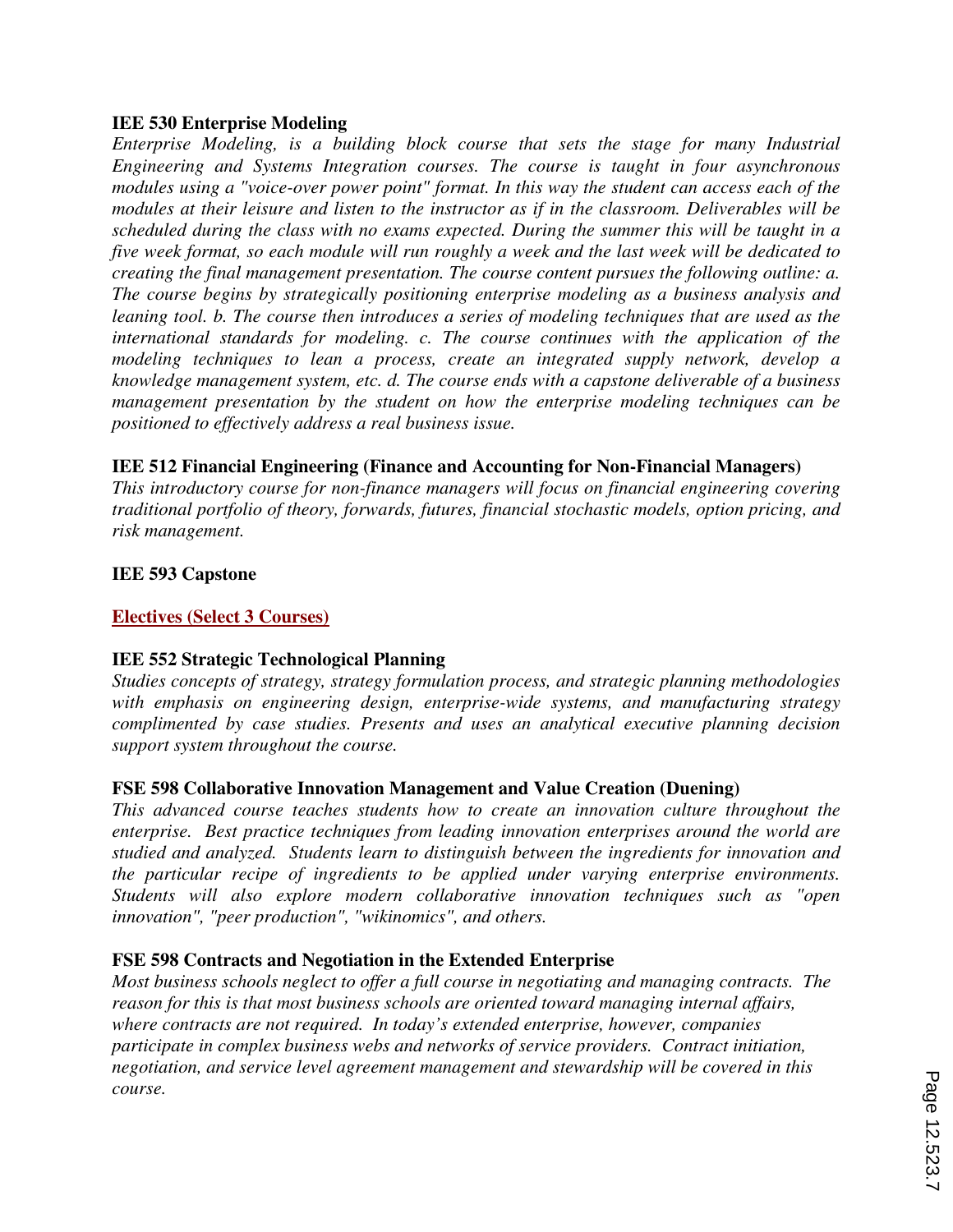### **FSE 598 Intellectual Property Management**

*Some regard intellectual property to be the number one asset for the modern enterprise. Global organizations face increasing pressure to develop and manage IP in new and more collaborative ways. This course covers the fundamentals of intellectual property development, including trade secrets, patents, and others. It goes further, however, in also discussing how the enterprise can leverage IP through licensing in, licensing out, spin-offs, spin-ins, and other ways of enhancing the top line through creative application of intellectual property.* 

# **FSE 598 Corporate Venturing**

*Corporate venturing was hot in the mid-1990's when firms in a wide range of industries attempted to use capital resources to invest in the dot-com bubble. However, when the bubble burst many firms quickly abandoned their corporate venturing units. Today, corporate venturing is enjoying a renaissance as firms seek to create value through innovation around the world and also seek to retain ownership in the value they are creating. This course will focus on the new form of corporate venturing, with an emphasis on strategic investing and partnership formation.* 

### **FSE 598 Engineering Entrepreneurship**

*Engineering entrepreneurship provides individuals throughout the enterprise with the knowledge and skills of opportunity recognition and advancement. The modern enterprise is characterized by global footprints, many of which are in emerging economies that present innumerable opportunities for scalable growth. Some firms have been setting a torrid pace to capture value incrementally in these emerging markets, potentially establishing market presence that will be increasingly difficult to upend. Firms today must cultivate entrepreneurship as part of their internal culture, breeding leaders who are able to identify, build a business case for, and take advantage of emerging opportunities.* 

### **IEE 534 Supply Chain Modeling and Analysis**

*The objective of the course is to expose students to the basic issues that need to be considered in designing and operating supply chains and a variety of modeling tools available for their analysis. Emphasis will be on application and development of mathematical modeling techniques for the analysis of strategic, tactical and operational supply chain problems including inventory management, transportation, distribution & facility location, supply contracts and coordination among supply chain partners. Other related topics to be covered include various critical concepts and strategies such as risk pooling, information sharing, and the role of information systems in supply chain management.* 

### **IEE 561 Production Systems (Factory Physics)**

*Understanding how factories operate, how performance is measured, and how operational changes impact performance metrics. Operational philosophies, increasing production efficiency through quantitative methods.* 

### **IEE 571 Quality Management**

*Total quality concepts, quality strategies, quality and competitive position, quality costs, vendor relations, the quality manual, and quality in the services.*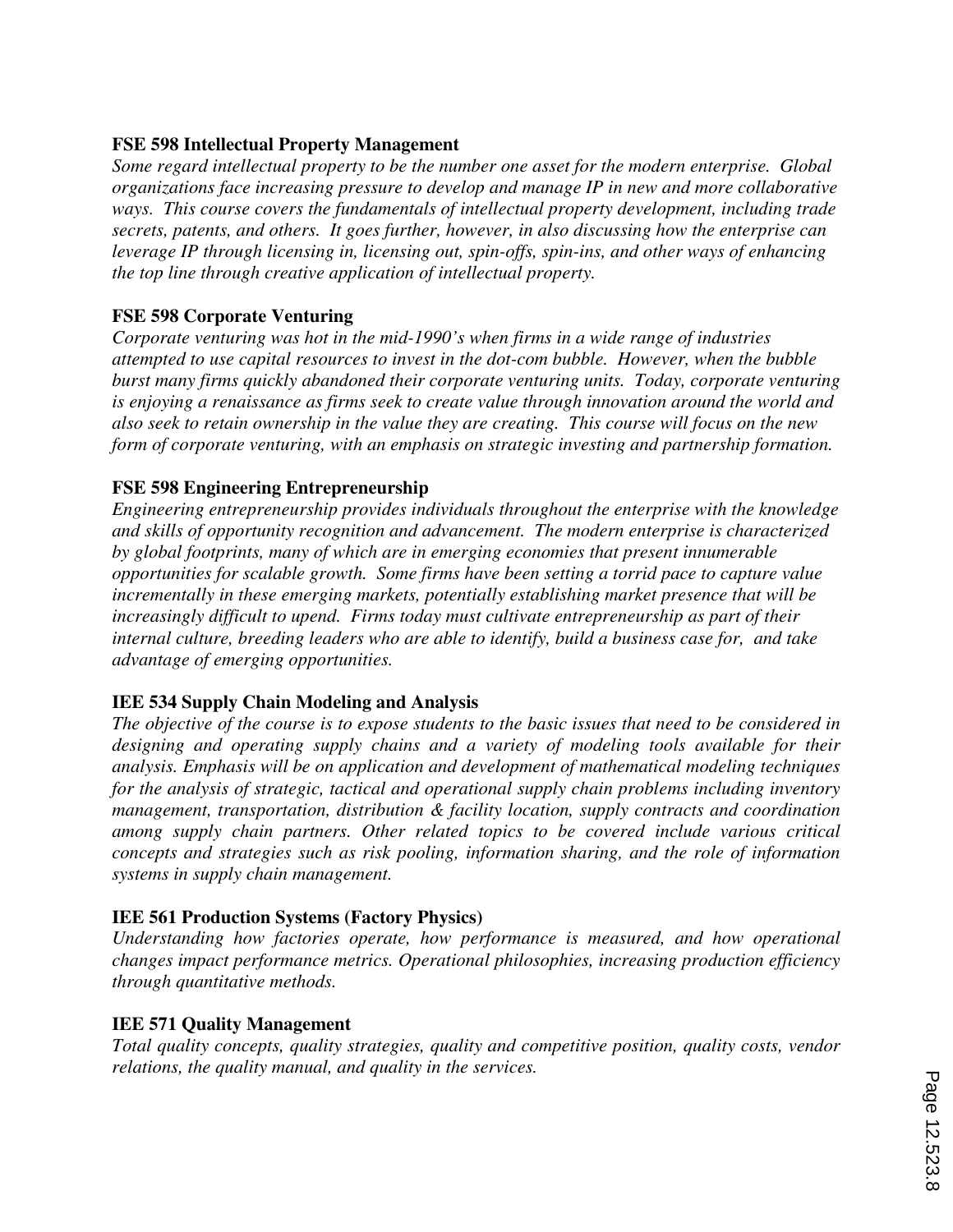### **IEE 572 Design of Engineering Experiments**

*This is a basic course in designing experiments and analyzing the resulting data. It is intended for engineers, physical/chemical scientists and scientists from other fields such as biotechnology and biology. The course deals with the types of experiments that are frequently conducted in industrial settings. The prerequisite background is a basic working knowledge of statistical methods. A formal course in engineering statistics at the level of ECE 380 is the official prerequisite, but this specific course isn't essential. You will need to know how to compute and interpret the sample mean and standard deviation, have previous exposure to the normal distribution, be familiar with the concepts of testing hypotheses (the t-test, for example), constructing and interpreting a confidence interval, and model-fitting using the method of least squares. Most of these ideas will be reviewed as they are needed. The course objective is to learn how to plan, design and conduct experiments efficiently and effectively, and analyze the resulting data to obtain objective conclusions. Both design and statistical analysis issues are discussed. Opportunities to use the principles taught in the course arise in all phases of engineering work, including new product design and development, process development, and manufacturing process improvement. Applications from various fields of engineering (including chemical, mechanical, electrical, materials science, industrial, etc.) will be illustrated throughout the course. Computer software packages (Design-Expert, Minitab) to implement the methods presented will be illustrated extensively, and you will have opportunities to use it for homework assignments and the term project.*

# **IEE 598 Introduction to Systems Engineering**

This curriculum provides ESIM program participants with flexibility to choose a concentration in an area that suits their talents and career interests. Each concentration culminates in a capstone project that students complete based on the needs of their enterprise and their interests. Capstone projects will be pertinent to their specific concentration area, and are expected to draw upon the concept foundations of the core curriculum.

# **Pedagogy**

There has been as much consideration of pedagogy as curriculum in the design of this program. It is anticipated that the program participants will consist primarily of practitioners who will have little patience for overly theoretical material that does not have readily apparent real-world application. The curriculum was designed to reflect that assumed bias and the teaching methods must follow suit.

As such the ESIM program will specialize in a pedagogy that combines lecture and concept transfer with case and use-case discussion and analysis. Concept transfer is considered to be an essential component of the system-theoretic curriculum. That is, learning to think in terms of enterprise systems has required the attending faculty to develop concepts and terms that are new to the holistic understanding of the enterprise. These concepts (vocabulary) comprise the paradigm shifting perspective of the general systems framework. Students must become familiar with the vocabulary of systems theory and of the concept of the "enterprise". These core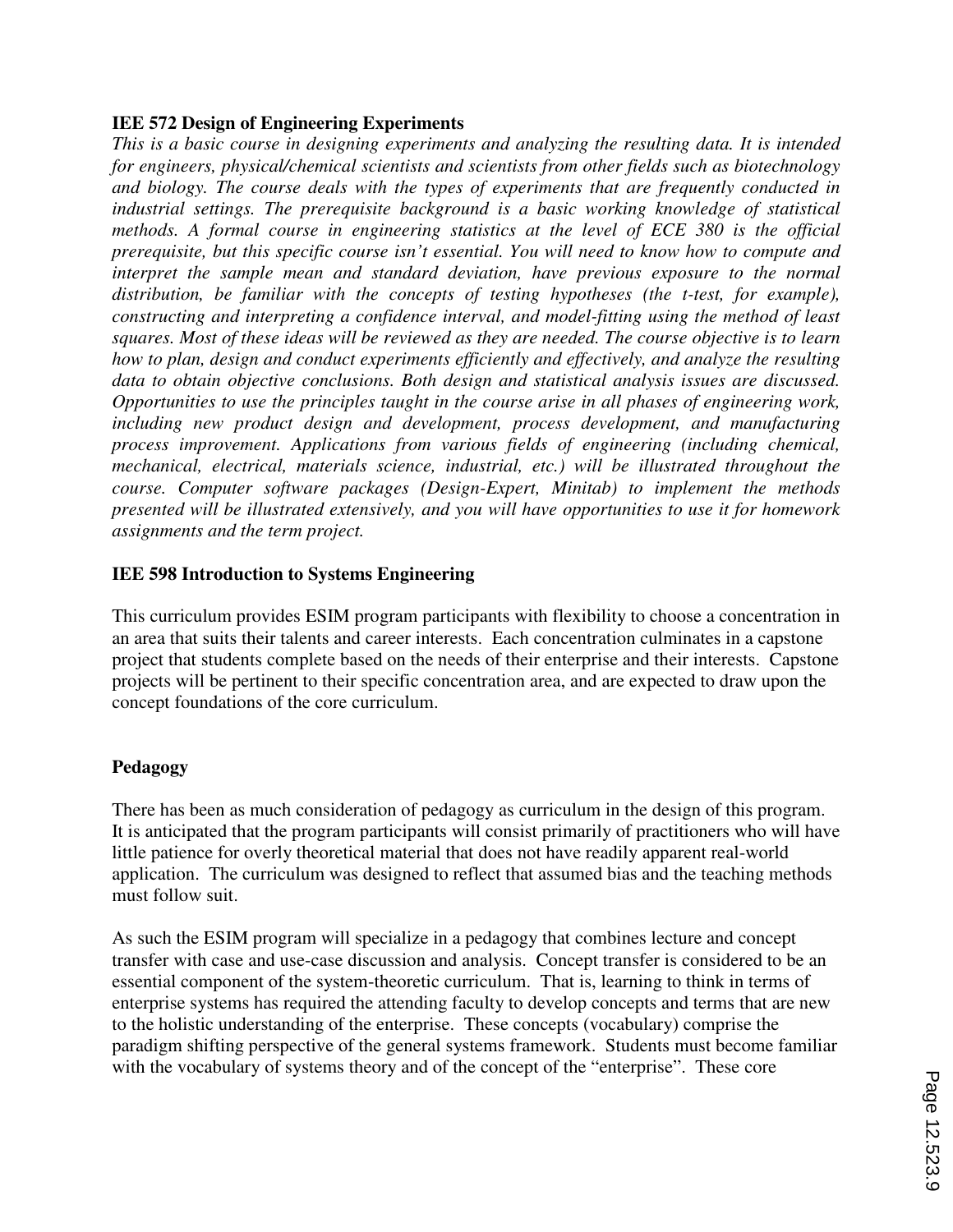elements are used throughout the curriculum and leveraged to provide deep, trans-disciplinary, trans-functional understanding of the enterprise and its environment.

Case analysis is an important part of the pedagogy as well. The case method is widely practiced in leading business schools, but is unfamiliar to many in the engineering disciplines. Practical, rich, and relevant case material will enable students to apply their new found vocabulary in the relative safety of the classroom. Use-cases will be drawn from the actual workplace environments of the students. These will be drawn up by the students themselves based on guidelines provided by the ESIM program instructors.

Finally, each concentration area in the ESIM curriculum includes a capstone experience that students are required to complete. The capstone experience is designed by the student in consultation with an ESIM faculty member and a sponsor from their employing enterprise. Capstone experiences are designed to be similar in economic or performance impact to projects conducted by Six Sigma black belt holders. The latter are required to complete a project that has, at minimum, a \$1 million impact on their employing enterprise.

The capstone projects for the ESIM concentrations will not have as stringent a requirement as a Six Sigma black belt, but it is intended to be practical, and comprehensive of the core and concentration curricula. Students will receive three credit hours for the practicum work.

# **ESIM Distinction from MBA**

The ESIM program is being marketed to major corporations who have requested an alternative to the MBA. As such, the program is being pulled into the market on a just-in-time basis to select corporate clients. To date, the ESIM program has been presented to potential clients in a diversity of industries, including aerospace, defense, and retail. The response to the new curriculum and desired learning objectives has been overwhelmingly positive. The first cohort for the ESIM degree will enroll in Fall 2007.

The ESIM program is distinct from the standard master of business administration program, and this is one of its primary strengths. The higher education literature currently is filled with criticisms of the standard MBA curriculum offered at most business schools in the United States. This curriculum is centered on the corporation and its functions. While this is an appropriate orientation for companies and individuals with an enterprise focus, the MBA is no longer relevant to today's rapidly evolving enterprise and enterprise environment. Critiques of the MBA range from its focus on quantitative analysis over managerial and leadership skill building to its excessive focus on the discrete disciplines over a synthetic view of the enterprise as a whole.

The engineering school is far less mature in its dealings with the entire enterprise, and thus far more labile in its curricular and pedagogical orientation. Where the business school practices inter- and trans-disciplinary work only grudgingly, the engineering school with its focus on systems is *inherently* interdisciplinary in much of its research and teaching. Thus, the faculty in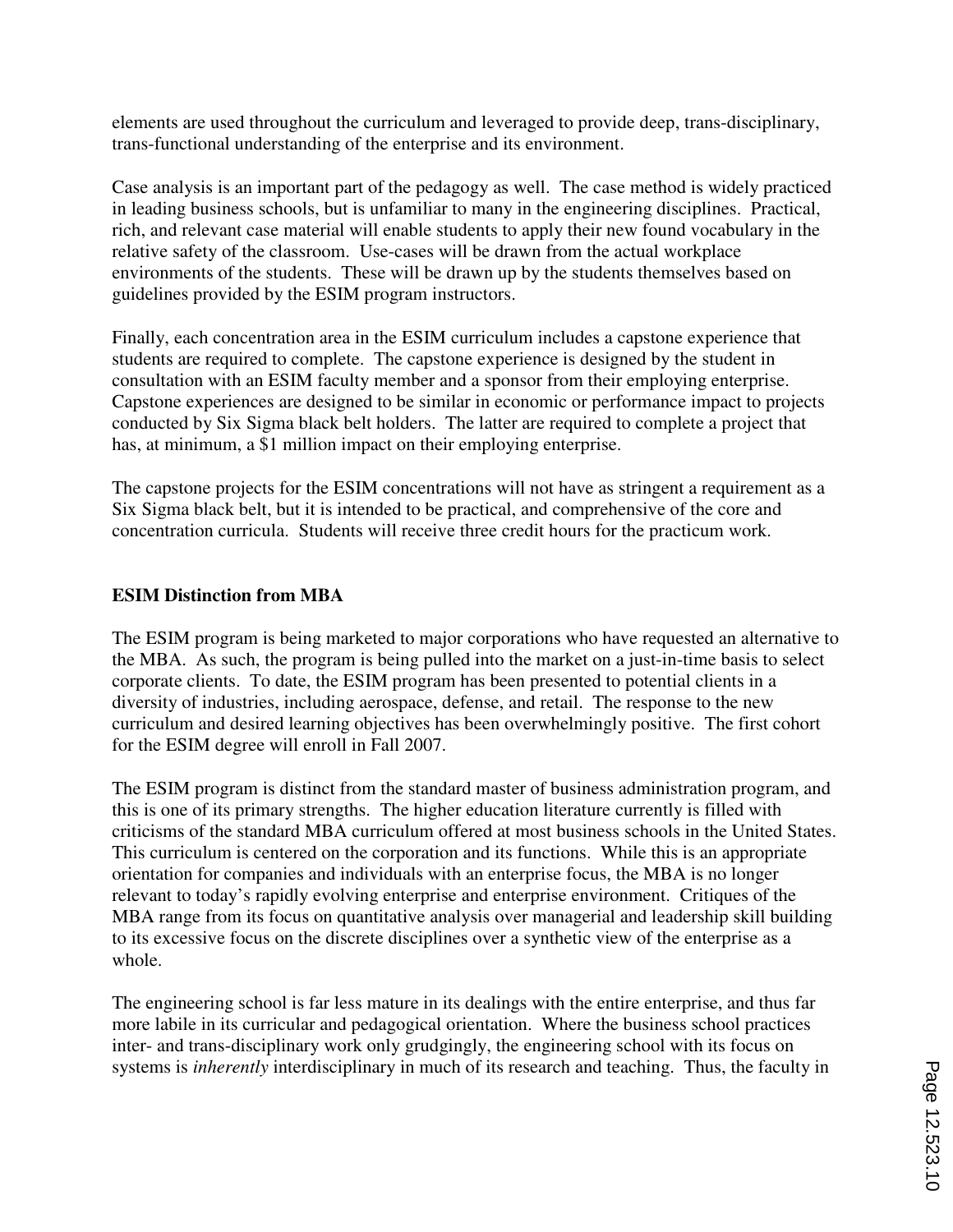engineering schools is more likely to be amenable to interdisciplinary programming than faculty in business schools, but no less committed to quality and academic rigor.

Another point of departure between the ESIM and the MBA is that the former is more closely aligned with actual practice in a wide range of industries. Faculty members in engineering are more likely to have hands-on industry-specific experience than faculty members in business schools. As such, the vocabulary and nomenclature that comprise the course are aligned with that being used in industry. Terms such as lean six sigma, quality function deployment, and house of quality are common throughout the curriculum.

# **ESIM Home in the Engineering School**

At ASU the engineering school has devised a unique Master of Science in Engineering Science (MSES) degree program template that allows for the rapid development and approval of new degree programs. This unique model enables the school to respond on its own to market demands for programming, without needing approval from the board of regents. The template has been used for several unique masters programs, each of which has proven to be unique revenue generating programs for the school. The MSES template requires an existing department to sponsor the program, and it also requires approvals through the dean and university provost. Experience has shown, however, that departmental approval is normally not blocked by the dean or provost.

In addition to being offered primarily through the industrial engineering department, the program will be marketed and developed as a cross-over in-class/online degree program. Students will experience some of the course material in face to face classroom settings and some via the online format. This provides the potential for worldwide distribution of the program and makes it "friendlier" to individuals who are fully employed.

The ESIM at the initiating state university will find its home in the industrial engineering department. Experience shows that industrial engineering courses are closely aligned with the core curriculum in the ESIM program. At the large institution in which the new masters program has been initiated, many faculty members from industrial engineering have expressed a strong interest in participating. Some have offered insightful comments and critiques that have helped forge the core curriculum as well as the areas of concentration.

There are several admissions criteria to the ESIM that ensue from establishing its home in industrial engineering. For example, the department chairman has insisted that students enrolling in the program have a B.S. degree from an accredited university. This limits the program to students who have completed a technically-oriented undergraduate degree, but also opens it up to those who may not have completed an undergraduate degree in engineering. An additional requirement for admission to the ESIM program is demonstrated competency in college calculus. This can be demonstrated via undergraduate transcript or competency testing. Alternatively, the ESIM program will also offer a college level calculus course to students wanting to enroll but lacking this pre-requisite. The program will also offer a refresher course in college calculus and statistics for students who wish to enroll but who feel out of practice in these areas.